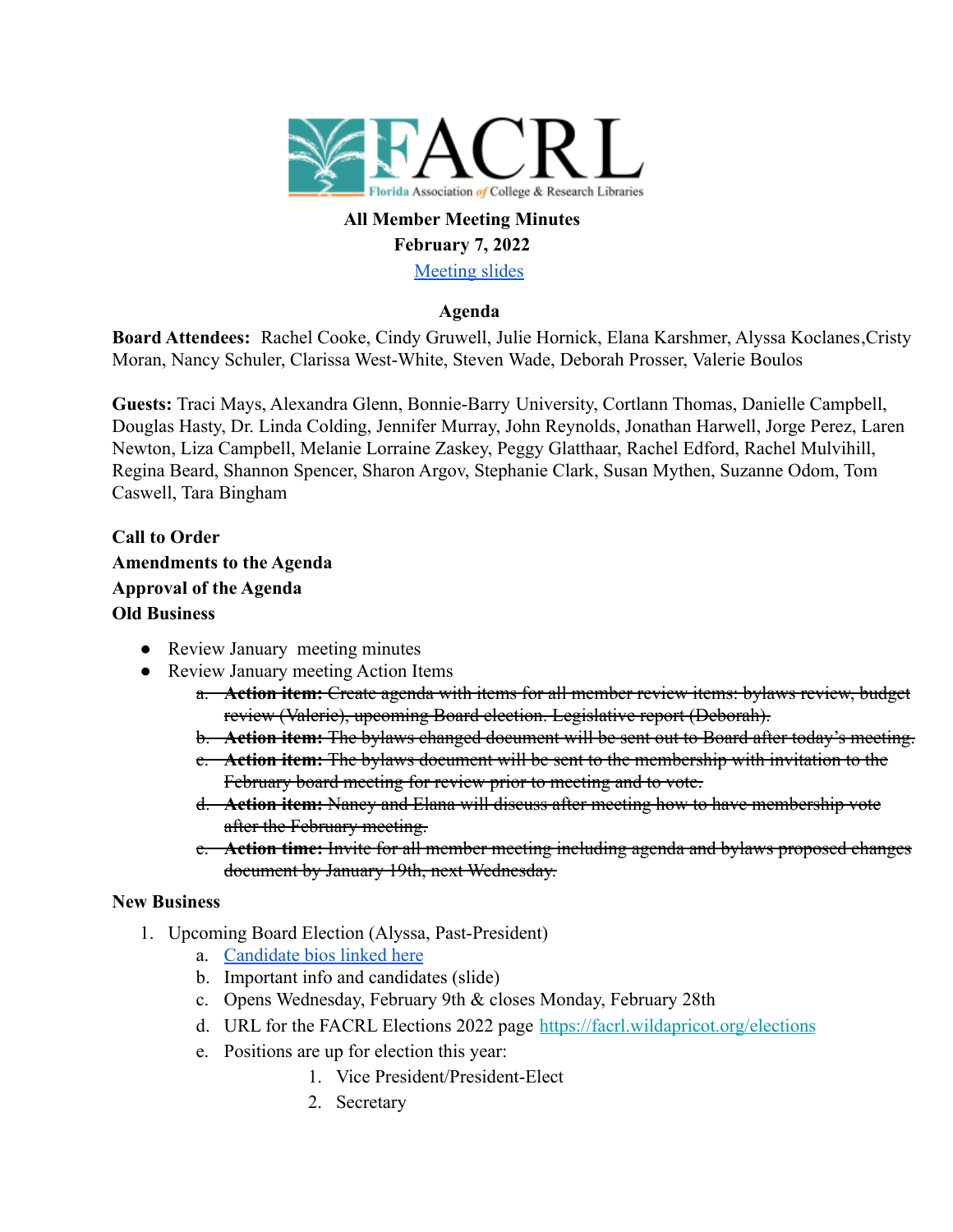- 3. Board Members At Large (3)
- f. Webpage includes bios and pics
- g. Only FACRL (or ACRL) members can vote
- h. Will be sent out on Wednesday
- 2. Update on 2022 conference (Rachel, President-Elect)
	- a. **Save the dates!**
	- b. FACRL Annual Conference (Virtual) Friday Oct 21, 2022 virtual due to uncertainty and budgets being tight for members
	- c. In-person experience at FACRL Preconference at FLA Annual Conference, May 16, 2023 @ Hilton Daytona Beach Oceanfront Resort (then stay for the FLA Conference, May 17 - 19!)
	- d. Rachel has been working with the programming committee in FLA and they're currently coming up with programming ideas for the conference
- 3. Budget review (Valerie, Treasurer)
	- a. Overview on 3 slides (linked in meeting slides) balances and expenditures detailed on slides
	- b. The majority of income comes from membership and conference fees (some comes from sponsorships - for virtual pays for software to run conferences)
	- c. Primary expense is our payment system Affinipay, web registration DNH GoDaddy
	- d. Our loss this year was "on purpose" due to not charging for the conference which is a decision the board made
	- e. Conference is one of our main income
	- f. Current treasurer began term at start of COVID (May 2020) and the move to online and the changing ways we charge for conference and ties to membership made it difficult to track
	- g. Third slide includes expense breakdowns including scholarship and postage for occasional/ atypical expenses
- 4. Legislative report (Deborah, Legislative Liaison)
	- a. [Full report linked here](https://docs.google.com/document/d/1PsVMKHnj2vLuGWH2Uelp4RUAj3fWArtou1VDLaeXqpI/edit?usp=sharing)
	- b. FL state legislature is in session right now
	- c. Reached out to Elijah Scott from FLVC/FALSC for reports expecting a flat budget for this fiscal year
	- d. Governor's proposed 2020 cuts had caused great concern FACRL wrote advocacy letter and shared to our colleagues to help impact the decisions
	- e. Current proposed measures are "tangential to libraries"
	- f. Shows promise: bill to teach social media in schools
	- g. Something to watch: Governor's concern with "teaching Critical Race Theory in schools"
	- h. Governor has committed \$270million for infrastructure for weather events, som e may go to **libraries**
	- i. Smart Horizons Career Online Education approved for some public libraries in the state to offer career online high school
	- j. Another bill to watch HB847 linked with bullet points about establishing Postsecondary Academic Library Network approved in July 2021
	- k. Most important thing to watch: Follow the path that began in 2020 for statewide monies being cut and cost passed down to higher ed institutions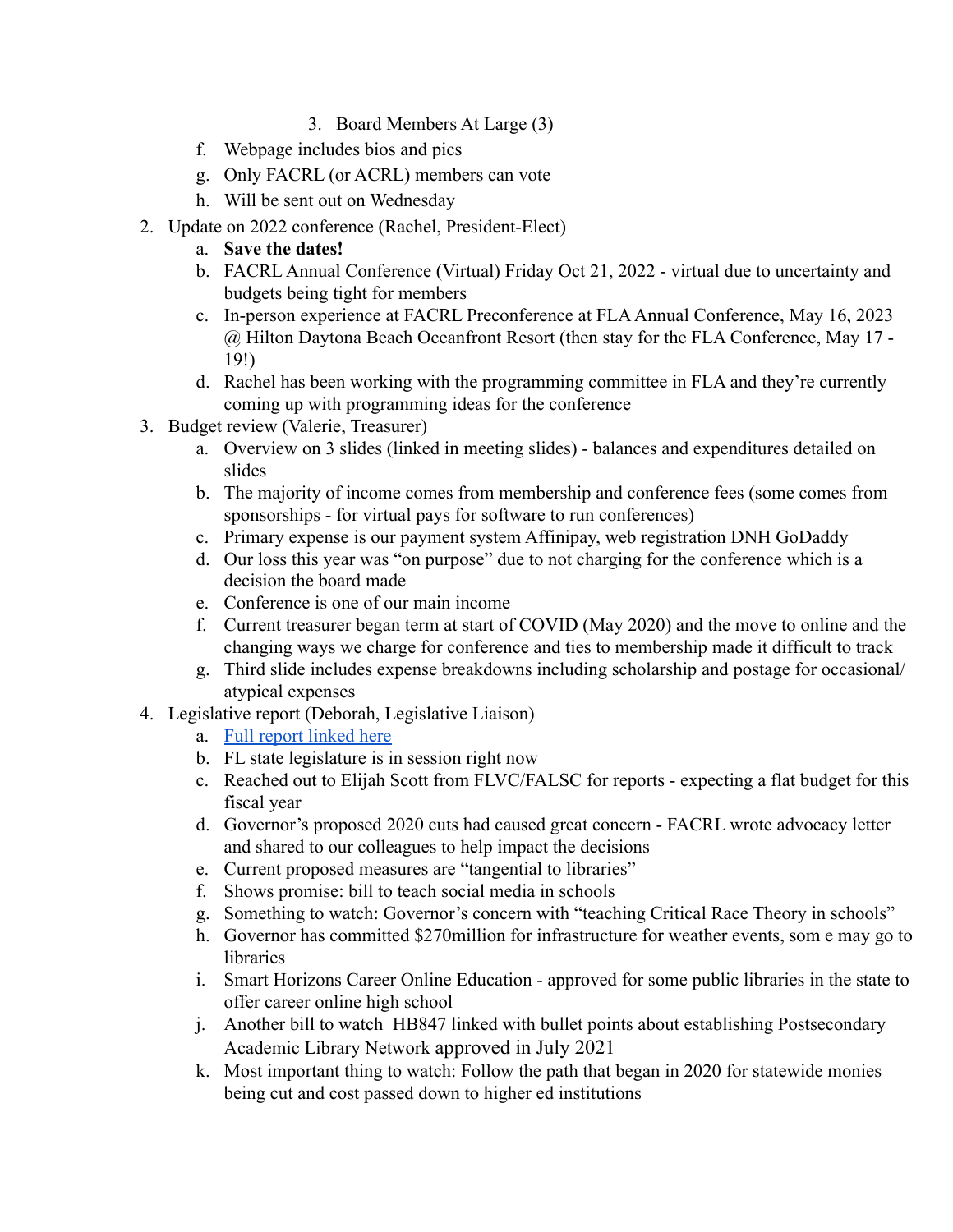- l. Review linked report (above in minutes and agenda) for details
- 5. Bylaws changes review (Elana, President)
	- a. Current bylaws (posted in chat) [linked here](https://facrl.wildapricot.org/resources/Documents/minutes/Bylaws%20approved%2012_2017.pdf)
	- b. Proposed changes/ bylaws (posted in chat) [linked here](https://docs.google.com/document/d/1OW8KV9bm30LoBpBE6vokmpV1YSSxs8OhWAe0aaenDeM/edit)
	- c. Elana walked through the bylaws proposal document top to bottom, in particular the highlighted areas
	- d. Existing bylaws include articles/ activities that we no longer do or have, matching the bylaws descriptions and clarity with the activities we are already doing
	- e. Proposed bylaws will be linked as well as original (existing) document to the voting email
	- f. Highlights are what we want to change with the exact wording that we're proposing
	- g. Review of Diversity, Equity, and Inclusion Officer DEI officer proposal not to begin with this year since it hasn't be proposed - and dates to begin/ end term decoupled from FLA conference (June 1st start date)
	- h. Specification of duties and clearer language, specification of residency/ employment statewide ties ("reside in FL or work in a FL institution") to accommodate remote work, updated terms and includes term limits, adding a section for removal from Board, committee info updated, and FL region map to ensure that representation on Board comes from different areas of the state and isn't concentrated in any one region
	- i. Voting/ election guidelines clarity including what happens when things come up that are unexpected
	- j. Expectations of meetings based on how Board has been operating prior and since pandemic
	- k. Removed any language that was not gender neutral
	- l. The email for the bylaws poll and the link to documents will go out *after* the upcoming Board elections votes (at end of week?)
	- m. Votes only for members, simple majority will pass the changes

# **Officer/Liaison Reports**

- 1. President Elana Karshmer
	- a. NA
- 2. President-elect Rachel Cooke
	- a. NA
- 3. Past-President Alyssa Koclanes
	- a. Elections open on Wednesday
- 4. Secretary Cristy Moran
	- a. NA
- 5. Treasurer Valerie Boulos
	- a. Updated earlier in meeting
- 6. Communication Manager Nancy Schuler
	- a. Acquiring the Google for Nonprofits account and a free Canva account for nonprofits
	- b. All folders and documents have already moved to the Google for Nonprofits accounts for committee members
- 7. Legislative Deborah Prosser
	- a. NA

# **Committee Reports**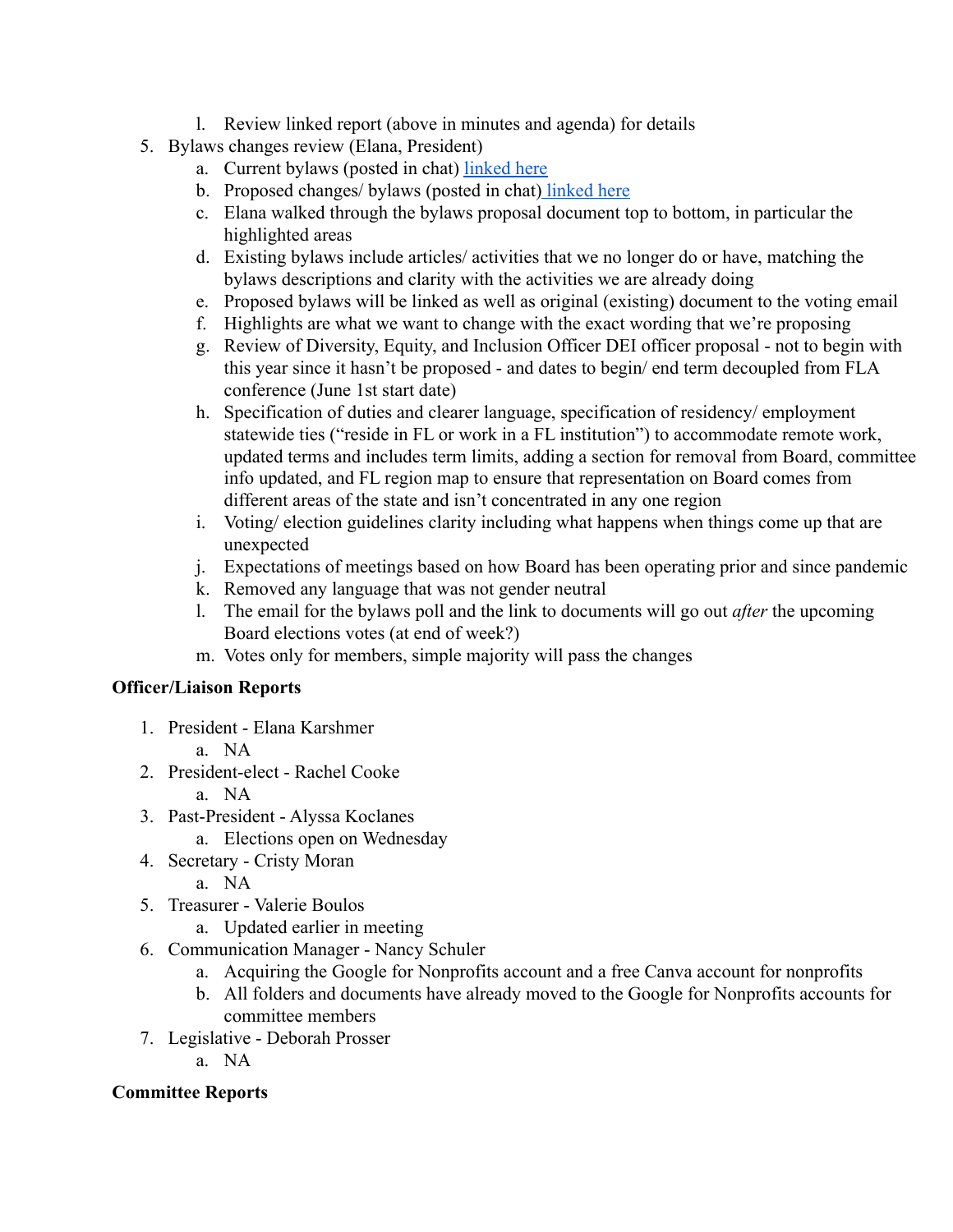- 1. Membership Heather Bush
	- a. NA
- 2. Marketing and Communications Nancy Schuler
	- a. Will have conversations about updating website in the Spring
- 3. Nominations Alyssa Koclanes
	- a. Reported previously in meeting
- 4. Programming Rachel Cooke
	- a. In communication with FLA about preconference
	- b. Would like to sponsor poster session at FLA, will report next month
	- c. News item: Emergency broadband for students benefit [linked here](https://www.fcc.gov/broadbandbenefit) still lots of money to be spend and many people don't know about it
- 5. Conference Program Clarissa West-White
	- a. Thanks to committee members
	- b. April/ May look out for call for committee members for the next conference
- 6. Sponsorship Valerie Boulos
	- a. Will kick in about August but hopes to go through previous sponsor list and update information in preparation for next conference
- 7. Scholarship Julie Hornick
	- a. NA
- 8. Virtual Conference Logistics Nancy Schuler
	- a. Thanks to committee chair and members

### **Reading of - Statement of Support for Historically Black Colleges & Universities**

- FACRL condemns the threats of racial violence and the terror they are intended to inspire at Historically Black Colleges & Universities (HBCUs). Our state's four HBCUs - [Bethune-Cookman](https://urldefense.proofpoint.com/v2/url?u=https-3A__www.cookman.edu_&d=DwMGaQ&c=AyrajPdOsbMUQ9pNazKW2A&r=7czHyyZVJAaitJlukEUcIfoLi_zJrGQOJc-2XAwos9s&m=_Sic6wCz1L0zkm7umeZqTxkNCC4XgI4llL0QoSjQJZhr_wQvYTwhhdj5_Rvt1u3F&s=-MdrUz45POAbBFfJdnDhuoS_534VDunWGUrln-QLaBo&e=) [University,](https://urldefense.proofpoint.com/v2/url?u=https-3A__www.cookman.edu_&d=DwMGaQ&c=AyrajPdOsbMUQ9pNazKW2A&r=7czHyyZVJAaitJlukEUcIfoLi_zJrGQOJc-2XAwos9s&m=_Sic6wCz1L0zkm7umeZqTxkNCC4XgI4llL0QoSjQJZhr_wQvYTwhhdj5_Rvt1u3F&s=-MdrUz45POAbBFfJdnDhuoS_534VDunWGUrln-QLaBo&e=) Edward Waters [University,](https://urldefense.proofpoint.com/v2/url?u=https-3A__www.ewc.edu_&d=DwMGaQ&c=AyrajPdOsbMUQ9pNazKW2A&r=7czHyyZVJAaitJlukEUcIfoLi_zJrGQOJc-2XAwos9s&m=_Sic6wCz1L0zkm7umeZqTxkNCC4XgI4llL0QoSjQJZhr_wQvYTwhhdj5_Rvt1u3F&s=-BGaEosUAQK3KF3l5OEc8bzlcsgltyCs2JtyFL31eew&e=) Florida A&M [University](https://urldefense.proofpoint.com/v2/url?u=https-3A__www.famu.edu_&d=DwMGaQ&c=AyrajPdOsbMUQ9pNazKW2A&r=7czHyyZVJAaitJlukEUcIfoLi_zJrGQOJc-2XAwos9s&m=_Sic6wCz1L0zkm7umeZqTxkNCC4XgI4llL0QoSjQJZhr_wQvYTwhhdj5_Rvt1u3F&s=yrhYmwnLn8e6xXVT5PMyGomKaAF3nDSVJhM6mmx1cCs&e=), and Florida Memorial [University](https://urldefense.proofpoint.com/v2/url?u=https-3A__www.fmuniv.edu_&d=DwMGaQ&c=AyrajPdOsbMUQ9pNazKW2A&r=7czHyyZVJAaitJlukEUcIfoLi_zJrGQOJc-2XAwos9s&m=_Sic6wCz1L0zkm7umeZqTxkNCC4XgI4llL0QoSjQJZhr_wQvYTwhhdj5_Rvt1u3F&s=nrBPv6ZehKj6usnJVACW1wOfW8pgfVzaxiA3cG37XMs&e=) - serve and employ thousands of Floridians. We commit our solidarity to the HBCU community of scholars and educators, and stand in opposition to acts of terror that threaten the physical and psychological safety and lives of our fellow Florida higher education community. FACRL's membership reflects the racial and ethnic diversity of our state and we grow in our representation as we stand with and support our HBCU institutions.
- [Posted on FACRL website homepage](https://facrl.wildapricot.org/)

### **Review Meeting Outcomes and Action Items**

- **Action item:** Elana will provide the outcome of the vote about sponsorship at FLA \
- **Action item:** Programming ideas/ feedback poll will go out from Rachel after the elections and bylaws votes go out
- **Outcome:** Meeting minutes approved after the meeting so they could be posted <-- *Added after minutes approval*

### **Announcements**

● How to volunteer for a committee: We'll send out a call later in the spring (April)